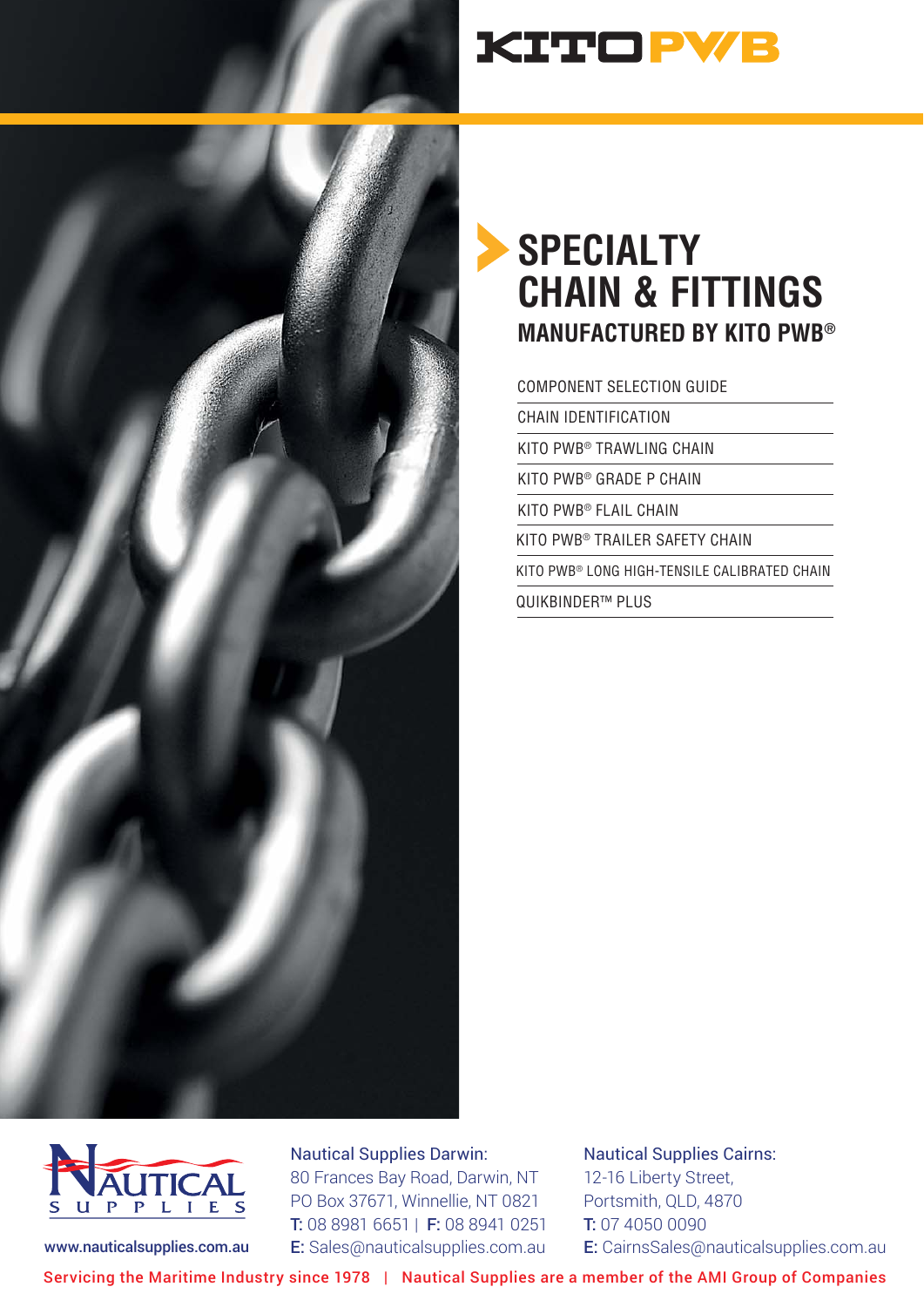## **Component Selection Guide**

## **Specialty Chains Material/ Grade**

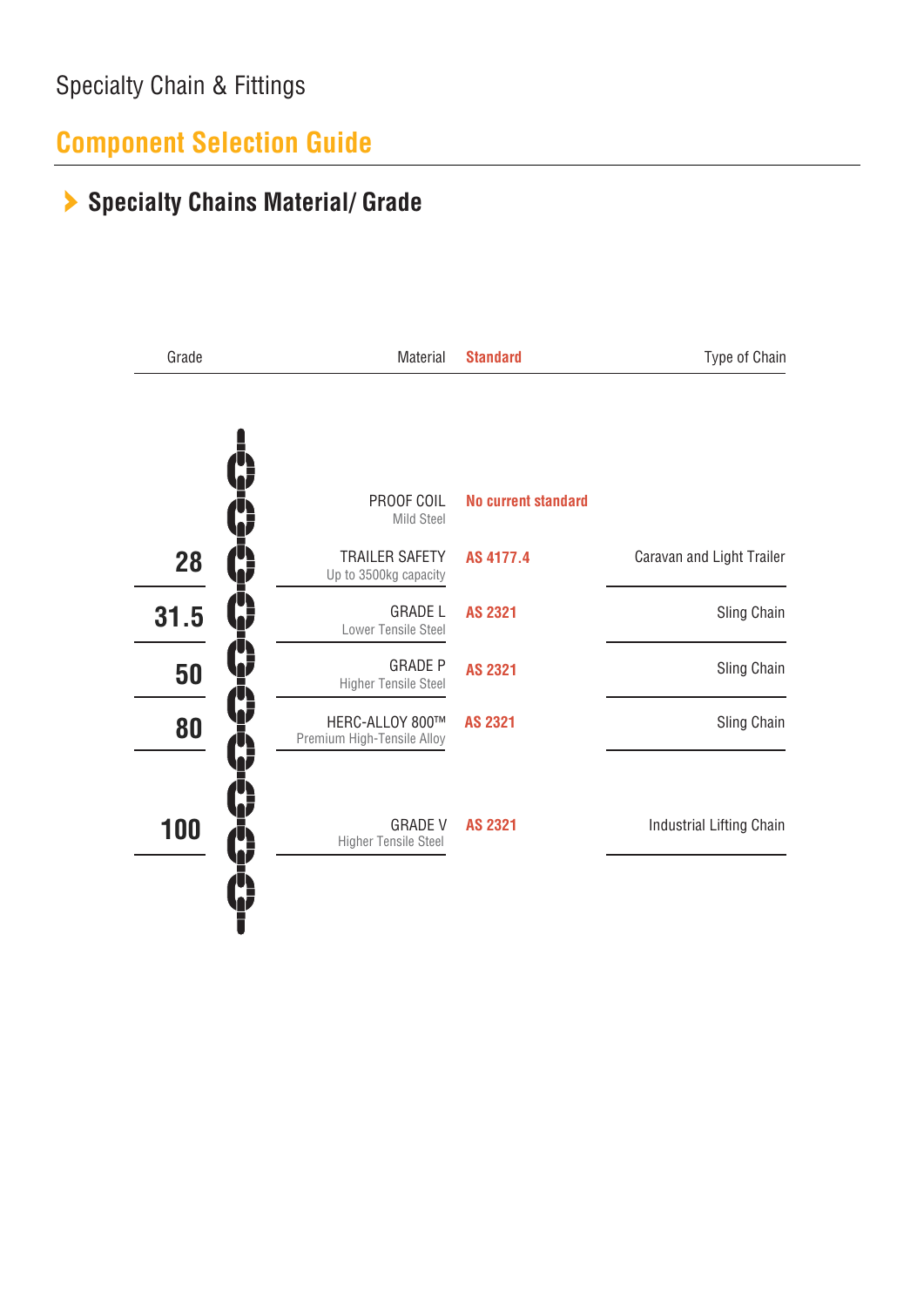## **KITO PWB® Chain Identification**

### **Trailer Safety Chain - Chain Identification** (8.00mm - 13.00mm)

| PWB 4177-25<br>PWB 4177-25<br>PWB 4177-25<br>PWB 4177-25<br>PWB 4177-25<br>$\frac{y}{1}$<br>$\overline{v}$ |                              |                 |       |                                    |                          |                      |
|------------------------------------------------------------------------------------------------------------|------------------------------|-----------------|-------|------------------------------------|--------------------------|----------------------|
| <b>Identification Marking</b>                                                                              | Chain<br><b>Size</b><br>(mm) | <b>Markings</b> | Stamp | <b>Markings</b><br><b>Interval</b> | Letter<br>Height<br>(mm) | <b>Weld Type</b>     |
|                                                                                                            | 8.0                          | PWB 4177-16     | Stamp | Every Link                         | 2.0                      | <b>Swell Reduced</b> |
| PWB 4177-25                                                                                                | 10.0                         | PWB 4177-25     | Stamp | Every Link                         | 2.4                      | <b>Swell Reduced</b> |
|                                                                                                            | 13.0                         | PWB 4177-35     | Stamp | Every Link                         | 3.3                      | <b>Swell Reduced</b> |

| <b>Aggregate Trailer Mass Max.</b> |   |                                                                                                                         | <b>KITO PWB<sup>®</sup> Trailer Safety Chain</b> |          | <b>Rated Shackles</b>                                           |             |          |
|------------------------------------|---|-------------------------------------------------------------------------------------------------------------------------|--------------------------------------------------|----------|-----------------------------------------------------------------|-------------|----------|
|                                    |   | Chain size                                                                                                              | Description                                      | Part No. | <b>WLL</b>                                                      | Description | Part No. |
| 1600 kg                            |   | Self-colour                                                                                                             | 40194                                            |          | Dee                                                             | 48058       |          |
|                                    |   |                                                                                                                         | Galvanised                                       | 41768    | 0.5 tonne<br>40196<br>0.75 tonne<br>40197<br>41144<br>1.0 tonne | Bow         | 48071    |
| 2500 kg                            |   | $8 \text{ mm}$<br>Self-colour<br>$10 \text{ mm}$<br>Galvanised<br>Self-colour<br>$13 \text{ mm}$<br>40199<br>Galvanised |                                                  |          |                                                                 | Dee         | 48059    |
|                                    | Ю |                                                                                                                         | <b>Bow</b>                                       | 48072    |                                                                 |             |          |
|                                    |   |                                                                                                                         |                                                  |          |                                                                 | Dee         | 48060    |
| 3500 kg                            |   |                                                                                                                         |                                                  |          |                                                                 | Bow         | 48073    |

For trailers over 3.5 tonne ATM short link chain to AS 2321 must be used. Please contact KITO PWB® for further information.



# **LEADERS IN CUSTOM LIFTING SOLUTIONS** SINCE 1923 A KITO GROUP COMPANY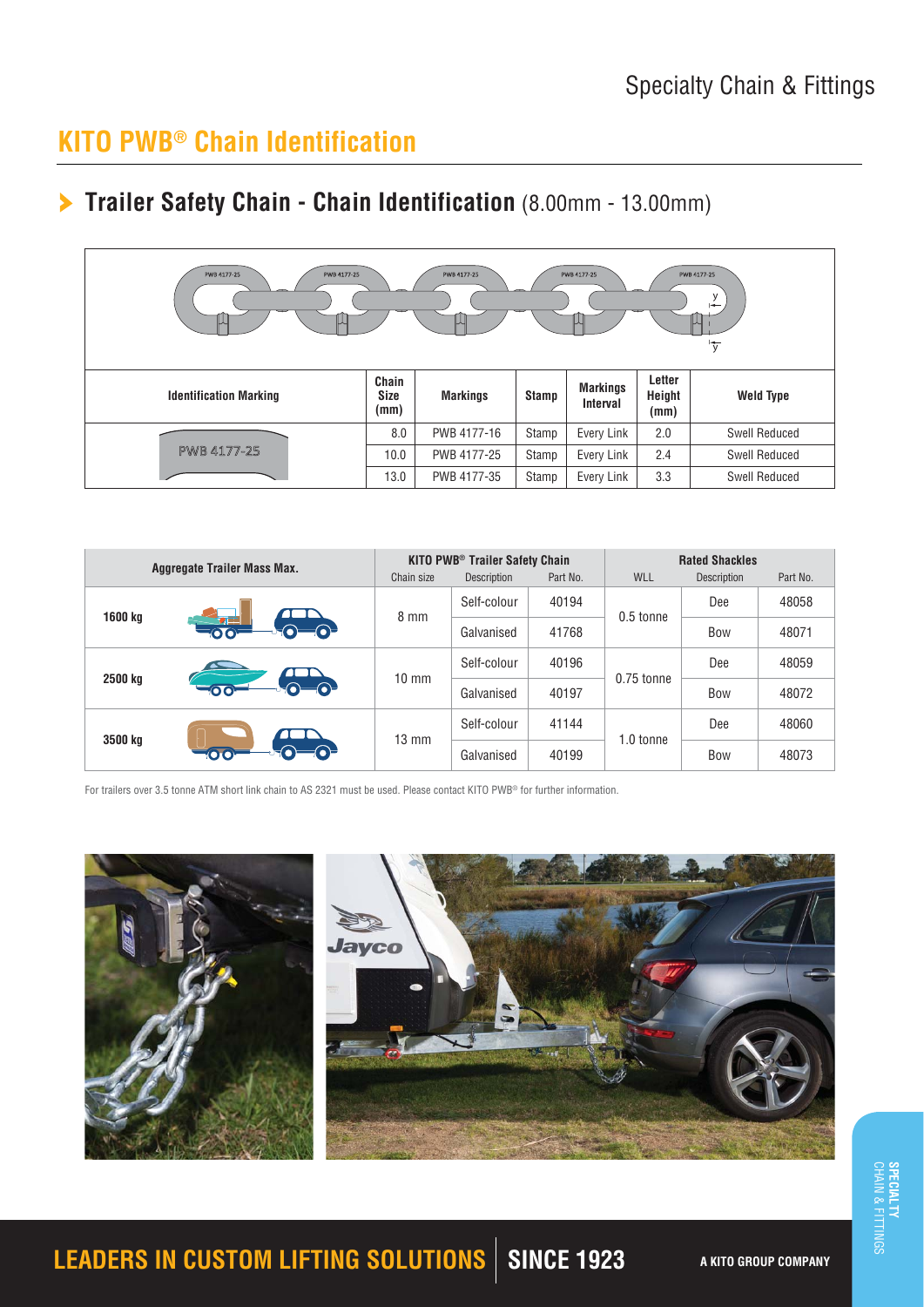## **KIO PWB® Chain Identification**

### **Trawling Chain - Chain Identification** (10.00mm - 19.00mm)

Use of the following charts is recommended to ensure that you only receive genuine KITO PWB® Chains.



**Grade P Chain - Chain Identification** (10.00mm - 16.00mm)

| PWB-P<br>PWB-P<br>PWB-P<br>$\frac{y}{1}$<br>$\overline{y}$ |                 |                           |                                    |                          |                                   |                               |  |
|------------------------------------------------------------|-----------------|---------------------------|------------------------------------|--------------------------|-----------------------------------|-------------------------------|--|
| Chain<br>Size (mm)                                         | <b>Markings</b> | Stamp/<br><b>Embossed</b> | <b>Markings</b><br><b>Interval</b> | Letter<br>Height<br>(mm) | <b>Weld Collar</b><br><b>Type</b> | <b>Identification Marking</b> |  |
| 10.0                                                       | PWB-P           | Stamp/Embossed            | 8                                  | 2.4                      | Smooth (trim)                     | PWB-P                         |  |
| 13.0                                                       | PWB-P           | Embossed                  | 6                                  | 3.3                      | Smooth (trim)                     |                               |  |
| 16.0                                                       | PWB-P           | Embossed                  | 4                                  | 4.0                      | Modified (trim)                   | PWB (Brand Mark) - Grade      |  |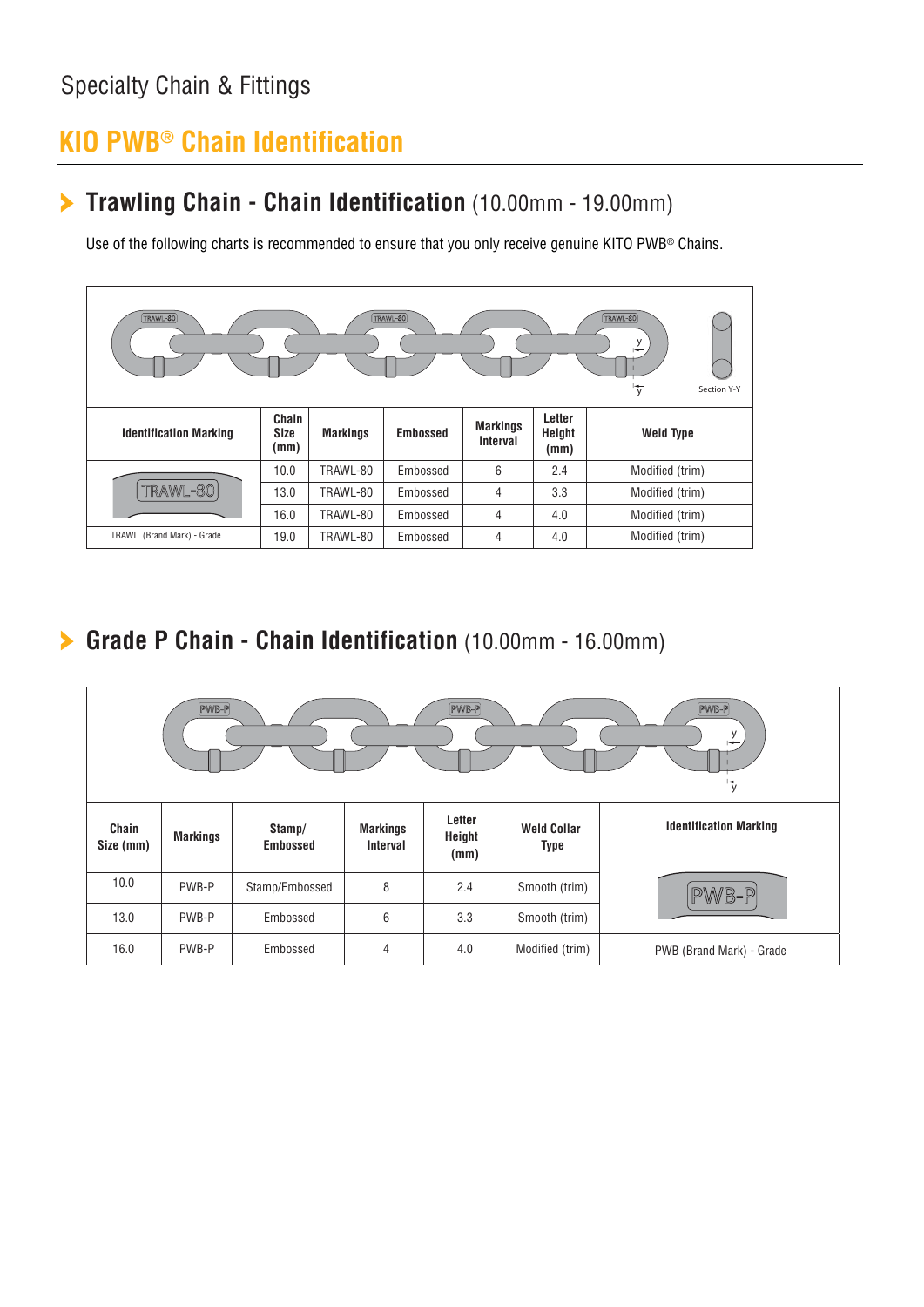#### **KITO PWB® Trawling Chain – Long Link** ≻

- $\odot$ Manufactured in Australia.
- $\oslash$  A specialized heat treatment procedure ensures both high strength and maximum hardness.

**Applications**: Suitable for all methods of commercial fishing



| Chain Size<br>(mm) | $\binom{mm}{mm}$<br>S | $\binom{m}{k}$<br>ட | $\binom{m}{k}$<br>œ | ٤<br>Part I | Link       | Marking  |
|--------------------|-----------------------|---------------------|---------------------|-------------|------------|----------|
| 10                 | 9.70                  | 39.5                | 35.95               | 42016       | <b>MID</b> | TRAWL-80 |
| 13                 | 12.7                  | 45.8                | 50.8                | 42509       | <b>MID</b> | TRAWL-80 |
| 13                 | 12.7                  | 49.00               | 80.5                | 42017       | LONG       | TRAWL-80 |
| 16                 | 16.0                  | 57.30               | 59.6                | 42018       | <b>MID</b> | TRAWL-80 |
| 19                 | 19.0                  | 66.50               | 76.0                | 42019       | <b>MID</b> | TRAWL-80 |

#### **KITO PWB® Grade P Chain**  $\blacktriangleright$

- $\odot$  Grade P Chain is manufactured from higher tensile steel (hardened and tempered) and provides twice the working load limit (WLL) of Grade L.
- This Chain can be substituted where larger Grade L Chain would usually be required.  $\odot$

**Applications**: Anchor chain, mooring



#### **KITO PWB® Flail Chain**  $\blacktriangleright$

- $\odot$  Flail Chain was developed with the support and input from various users within the timber industry.
- $\odot$  Used extensively throughout Australasia, KITO PWB<sup>®</sup> Flail Chain is manufactured in Australia and processed to meet the performance requirements of its application.
- $\oslash$  Available in bulk or cut lengths suited to your requirement.

**Applications**: Flail Chain is used in the forestry industry for the de-barking of hardwood and softwood timbers prior to chipping



CHAIN & FITTINGS **SPECIALTY**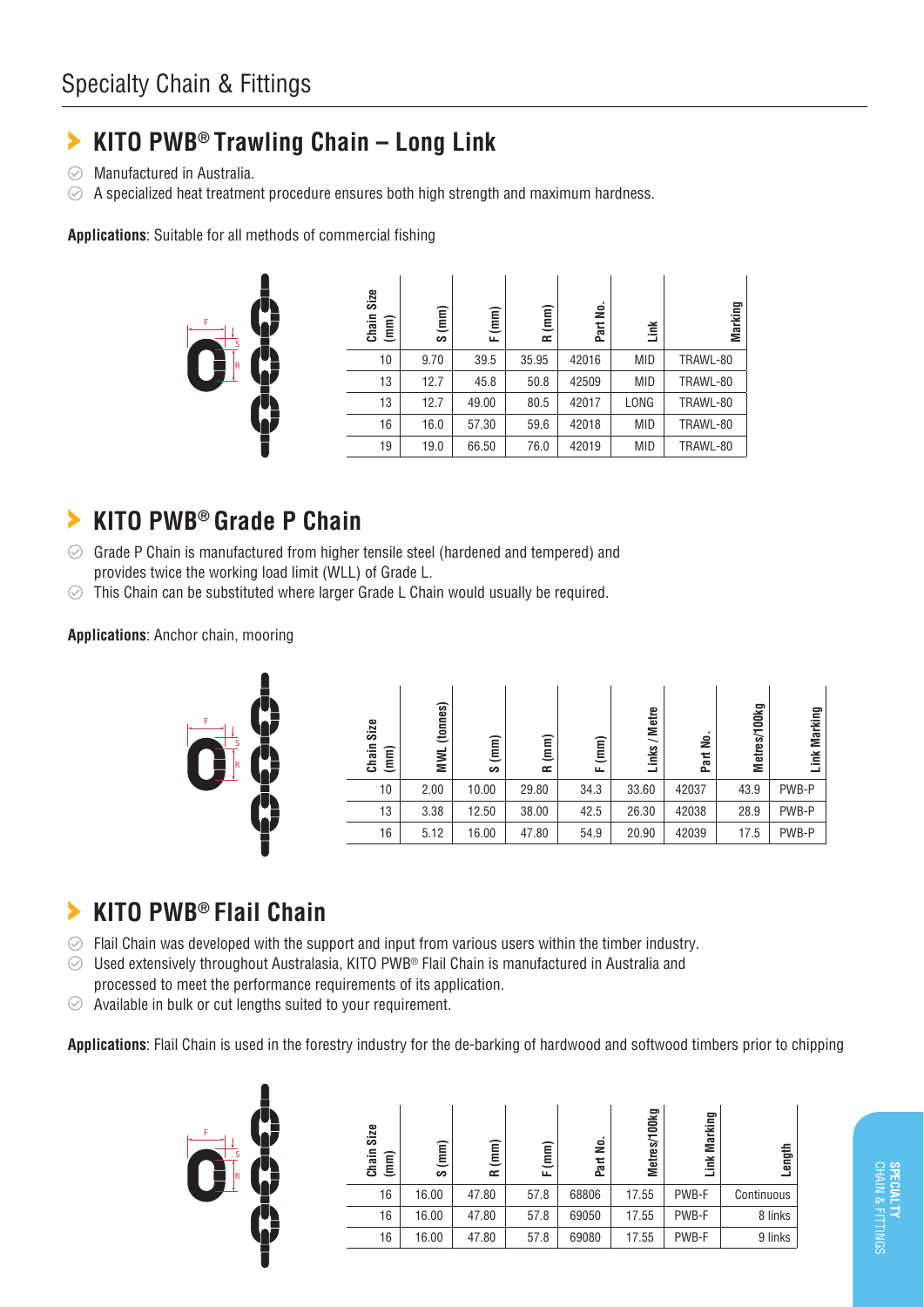#### **KITO PWB® Trailer Safety Chain – Galvanized** ⋗

- Manufactured in Australia, for use with trailers of up to 3500kg aggregate trailer mass.  $\odot$
- NOT suitable for lifting purposes  $\odot$
- $\odot$ Shackles used in conjunction with Safety Chains complying with AS 4177.4

"A chain attached between the drawbar and the towbar for the purpose of retaining connection between the towing vehicle and the trailer in the event of couple failure" Standards Australia AS4177.4

KITO PWB® confirms that the proposed combination of trailer safety chain as per AS 4177.4 and quality Grade 'S' rated 0.5 tonnes, 0.75 tonnes and 1.0 tonnes (WLL) shackles as per AS 2741 are satisfactory to use as a connection point between trailer safety chain and the tow bar of a towing vehicle.

6mm Grade S Dee and Bow 0.5t (or above) shackles are suitable for trailers up to 1600kg aggregate trailer mass. 8mm Grade S Dee and Bow 0.75t (or above) shackles are suitable for trailers up to 2500kg aggregate trailer mass. 10mm Grade S Dee and Bow 1.0t (or above) shackles are suitable for trailers up to 3500kg aggregate trailer mass.

**Applications**: Provision of a safe, secure, secondary connection between vehicle and trailer

#### **Austration Standard**: AS 4177.4



| Size<br>Chain<br>(mm) | Mass<br>egate<br>$(\mathsf{Kg})$<br>៵<br>Max<br>Trail<br>Ęg | (mm)<br>ဖ | (mm)<br>œ | (mm)<br>ட | colour)<br>౾<br>(Self-<br>Part | <b>Metres</b><br>100kg | vanised)<br>울<br>(Gal<br>Part | <b>Metres</b><br>100kg | Marking     |
|-----------------------|-------------------------------------------------------------|-----------|-----------|-----------|--------------------------------|------------------------|-------------------------------|------------------------|-------------|
| 8                     | 1600                                                        | 7.6       | 43.5      | 31.0      | 40194                          | 93.4                   | 41768                         | 91.1                   | PWB 4177-16 |
| 10                    | 2500                                                        | 9.5       | 53.1      | 39.0      | 40196                          | 61.2                   | 40197                         | 59.7                   | PWB 4177-25 |
| 13                    | 3500                                                        | 12.0      | 51.7      | 44.5      | 41144                          | 35.5                   | 40199                         | 34.6                   | PWB 4177-35 |

## **KITO PWB® Long High-Tensile Calibrated Chain Chain Size (mm) Aggregate Trailer Mass Max. (Kg) S (mm) R (mm) F (mm)**

Manufactured in Australia.  $\odot$ 

**Applications**: Agricultural machinery, feed out wagons





#### **KITOPWB**

**Premium Quality Products**

**Visit www.kitopwb.com.au 1300 792 262 Call** For more information:

#### **Head Office** 441 Grimshaw Street, Bundoora, VIC 3083 Tel: 1300 792 262 Fax: 03 9467 7290 Email: vicsales@kitopwb.com.au

**QLD Office** 1/119 Bandarra Street, Richlands, QLD 4077 Tel: 07 3375 1288 Email: qldsales@kitopwb.com.au

#### **WA Office**

2/11 Mallaig Way, Canning Vale, WA 6155 Tel: 08 9256 2499 Email: wasales@kitopwb.com.au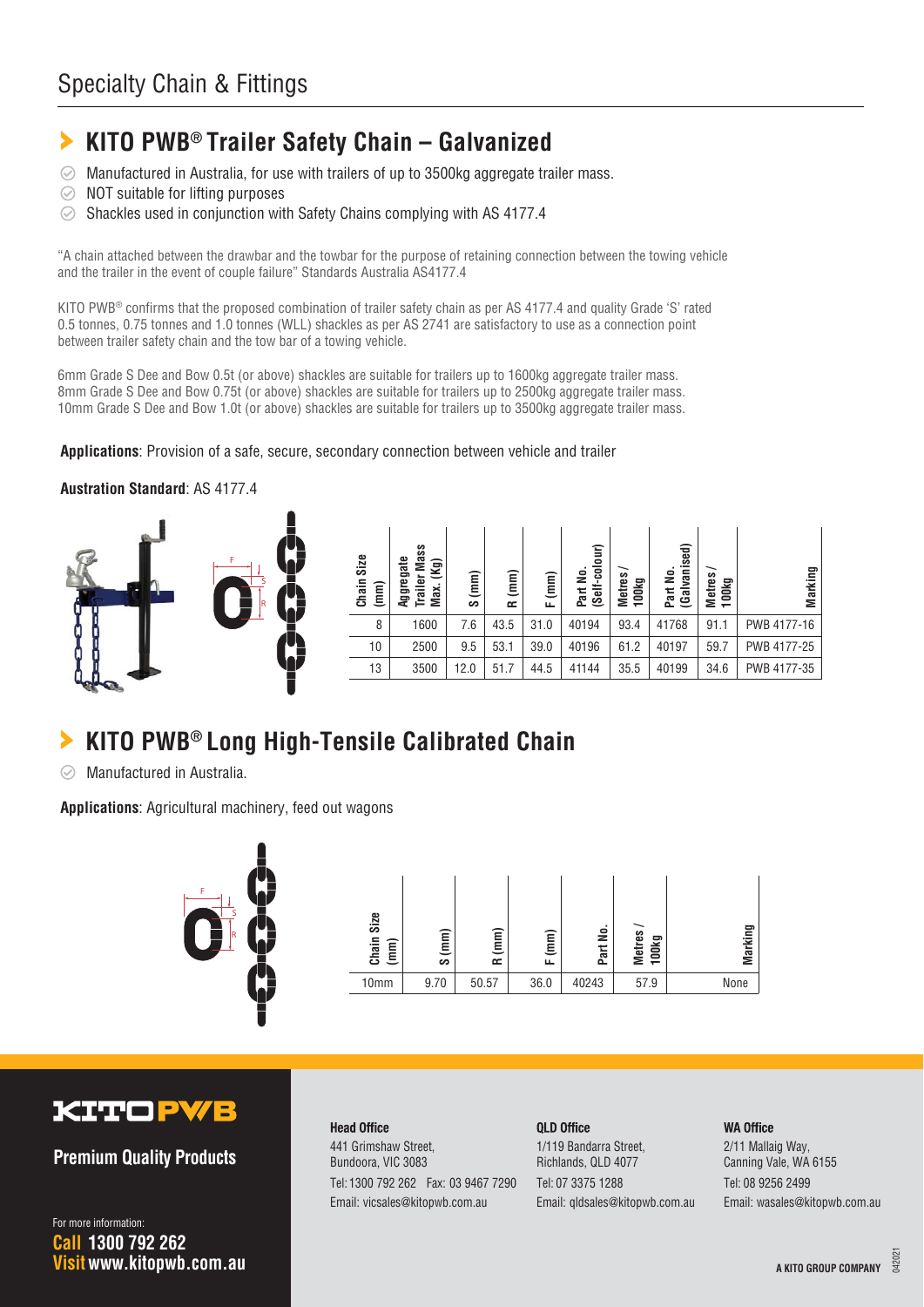# KITO PWB

## Specialty Chain & Fittings

# *QUIKBINDER™ PLUS*



## **Applications**

- $\odot$  Fabrication, construction, engineering, transport, power transmission
- $\oslash$  Ideal for lashing, securing, tie-down applications

## **Features and Benefits**

- The folding handle of the QuikBinder™ Plus makes it more convenient for use and storage with an added feature of the unit, capable of being locked with a long-shank padlock, to secure the tie-down and prevent tampering.
- $\odot$  Twice as fast as traditional ratchet loadbinders thanks to the third 'free spin' ratchet pawl allowing hand tensioning and release.
- $\heartsuit$  Folding handle for safety and easy storage.
- $\odot$  Can be locked and secured with long-shank padlock.
- $\odot$  Vinyl coated barrel for an easy grip when adjusting or positioning.
- $\odot$ Fitted with winged Grab Hooks with additional spring loaded lock-in pins.

**Australian Standard:** AS/NZS 4344

This easy-to-install ratchet loadbinder offers a 3-position pawl setting for extension, take-up and a free-spin setting, for fast adjustment in any direction.

**Capacity**: 3.8 - 9T

## **LEADERS IN CUSTOM LIFTING SOLUTIONS** SINCE 1923 A KITO GROUP COMPANY